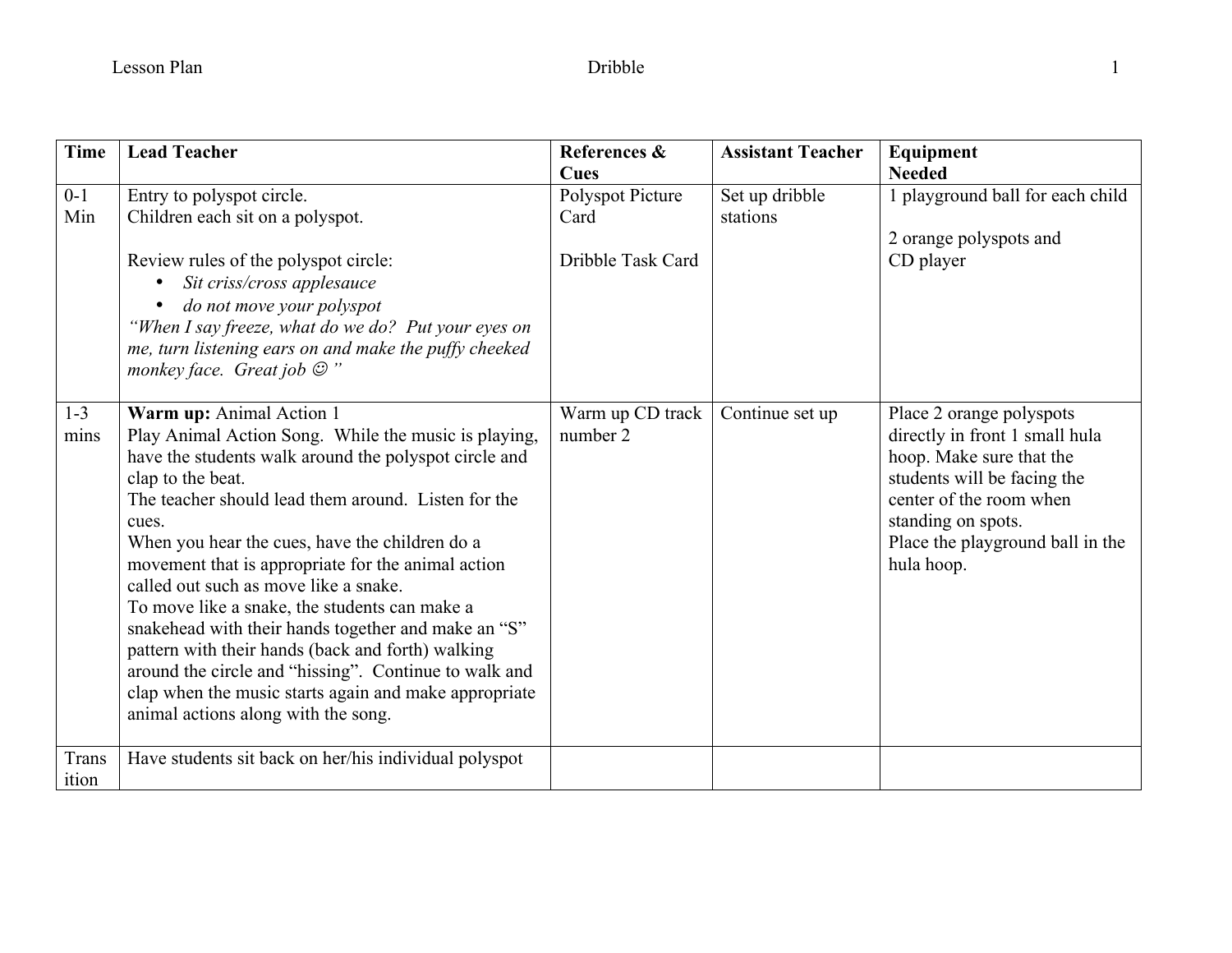| $3:15-$      | <b>Demonstration: The Bounce</b>                                                                                                                                                                                                                                                                                                                                                                                                                                                      | Bounce Skill Card |                 |  |
|--------------|---------------------------------------------------------------------------------------------------------------------------------------------------------------------------------------------------------------------------------------------------------------------------------------------------------------------------------------------------------------------------------------------------------------------------------------------------------------------------------------|-------------------|-----------------|--|
|              |                                                                                                                                                                                                                                                                                                                                                                                                                                                                                       |                   | Continue set up |  |
| 5:15<br>mins | "Yesterday, boys and girls, we practiced being<br>bowlers. Today we are going to bounce a ball like a<br>basketball player. Do any of you like to play or watch<br>basketball? When a basketball player dribbles they<br>need to start with the ball in their favorite hand, bend<br>their knees a little bit and then let the ball hit the<br>ground near their foot. With a lot of practice you could<br>dribble like a basketball player. Here is what it looks<br>like watch me.' |                   |                 |  |
|              | Using your finger pads of your favorite hand,<br>bounce the ball just outside the pinky toe of the<br>same side foot (right/right or left/left depending<br>on which hand you use).<br>The ball should bounce waist height.<br>Try to complete 4 dribbles.                                                                                                                                                                                                                            |                   |                 |  |
|              | (Demonstrate without speaking with a front view and a<br>side view)                                                                                                                                                                                                                                                                                                                                                                                                                   |                   |                 |  |
|              | "Did anyone notice how high the ball bounced? To<br>my belly, great job! Did you also see that used my<br>fingertips and not my whole hand? I bet you can do<br>that too! But in order to dribble like a basketball<br>player we need to practice and work our way up to<br>that. Here is what we are going to do first:<br>We are going to start with our knees on our<br>orange spots, like this (go on the ground and                                                              |                   |                 |  |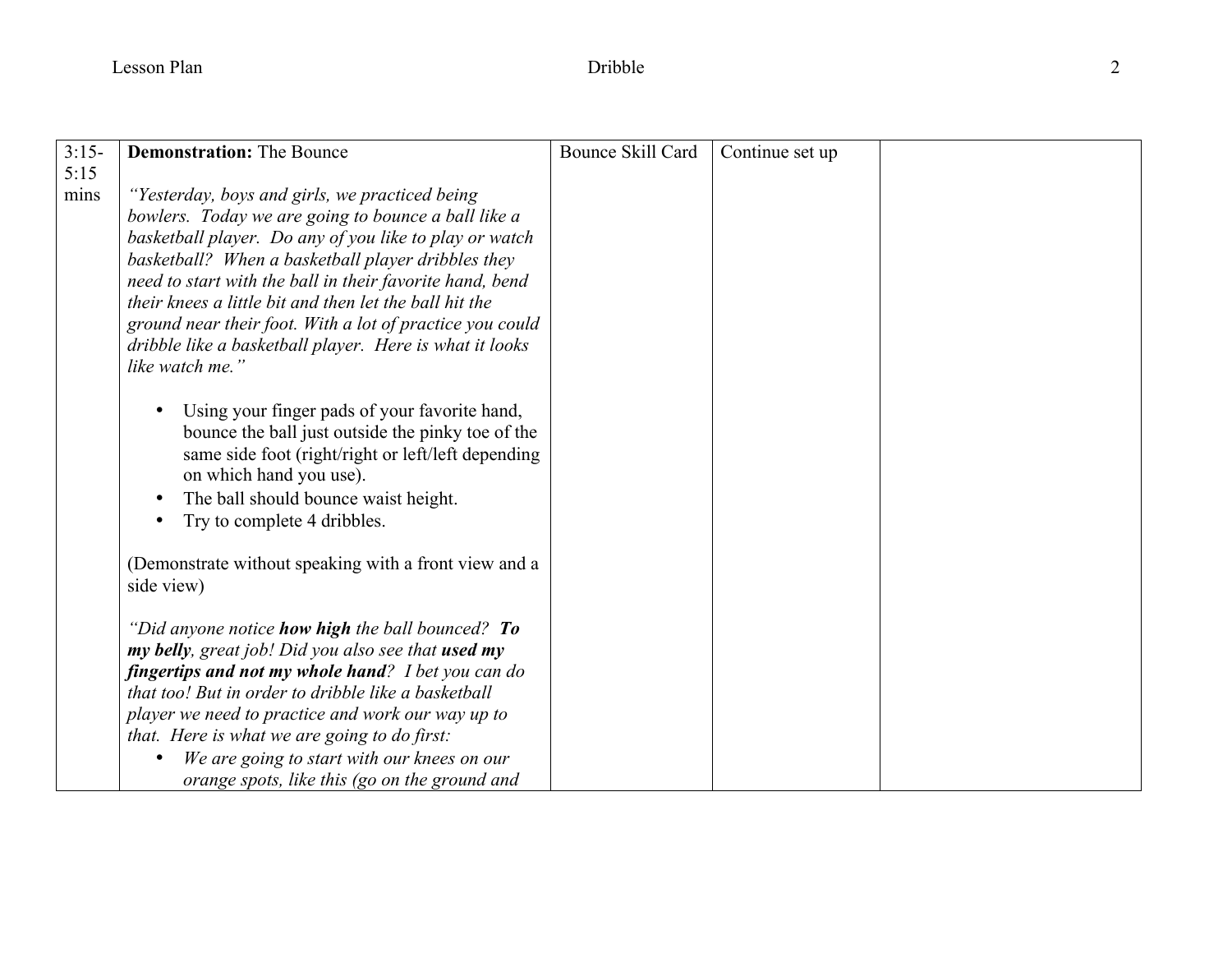|                          | put both knees on two orange polyspots).<br>Then we are going to use two hands to bounce<br>the ball into a hula hoop and two hands to<br>catch the ball, 1 time, like this. (bounce the<br>ball into the hoop and catch).<br><b>When I say go</b> , I want each of you to walk<br>slowly to two orange polyspots and kneel on<br>them like me. Ready, go"                                                                                                                                                                                                                                                                                                                                                              |                                                                                                                                 |                                                                                                       |  |
|--------------------------|-------------------------------------------------------------------------------------------------------------------------------------------------------------------------------------------------------------------------------------------------------------------------------------------------------------------------------------------------------------------------------------------------------------------------------------------------------------------------------------------------------------------------------------------------------------------------------------------------------------------------------------------------------------------------------------------------------------------------|---------------------------------------------------------------------------------------------------------------------------------|-------------------------------------------------------------------------------------------------------|--|
| 30<br>secs               | Transition from polyspot circle to each student's<br>dribbling spot.                                                                                                                                                                                                                                                                                                                                                                                                                                                                                                                                                                                                                                                    |                                                                                                                                 |                                                                                                       |  |
| $5:15-$<br>15:15<br>mins | Progression 1: From knees, 2 hands bounce and catch<br>Progression 2: Standing<br><b>Progression 1:</b><br>From the knees (each knee on an orange<br>polyspot), bounce a playground ball with two<br>hands into the hula hoop and catch it 1 time for<br>10 bounce and catch sequences (with a pause)<br>total.<br>The hula hoop is directly in front of the student.<br>The teacher can decide if the students will<br>bounce and catch to the teacher's cadence or on<br>their own rhythm.<br>Repeat 3 times for 30 total trials.<br><b>Progression 2:</b> Same as progression 1 except now the<br>student is <b>standing</b> on the polyspots. The students'<br>feet should not move unless they lose control of the | Dribble Task Card<br><b>CUES: Bounce</b><br>and catch,<br>use two hands.<br><b>CUES: Bounce</b><br>and catch,<br>use two hands. | Assist the Lead<br>teacher in providing<br>cues, feedback and<br>ensuring all<br>students are on-task |  |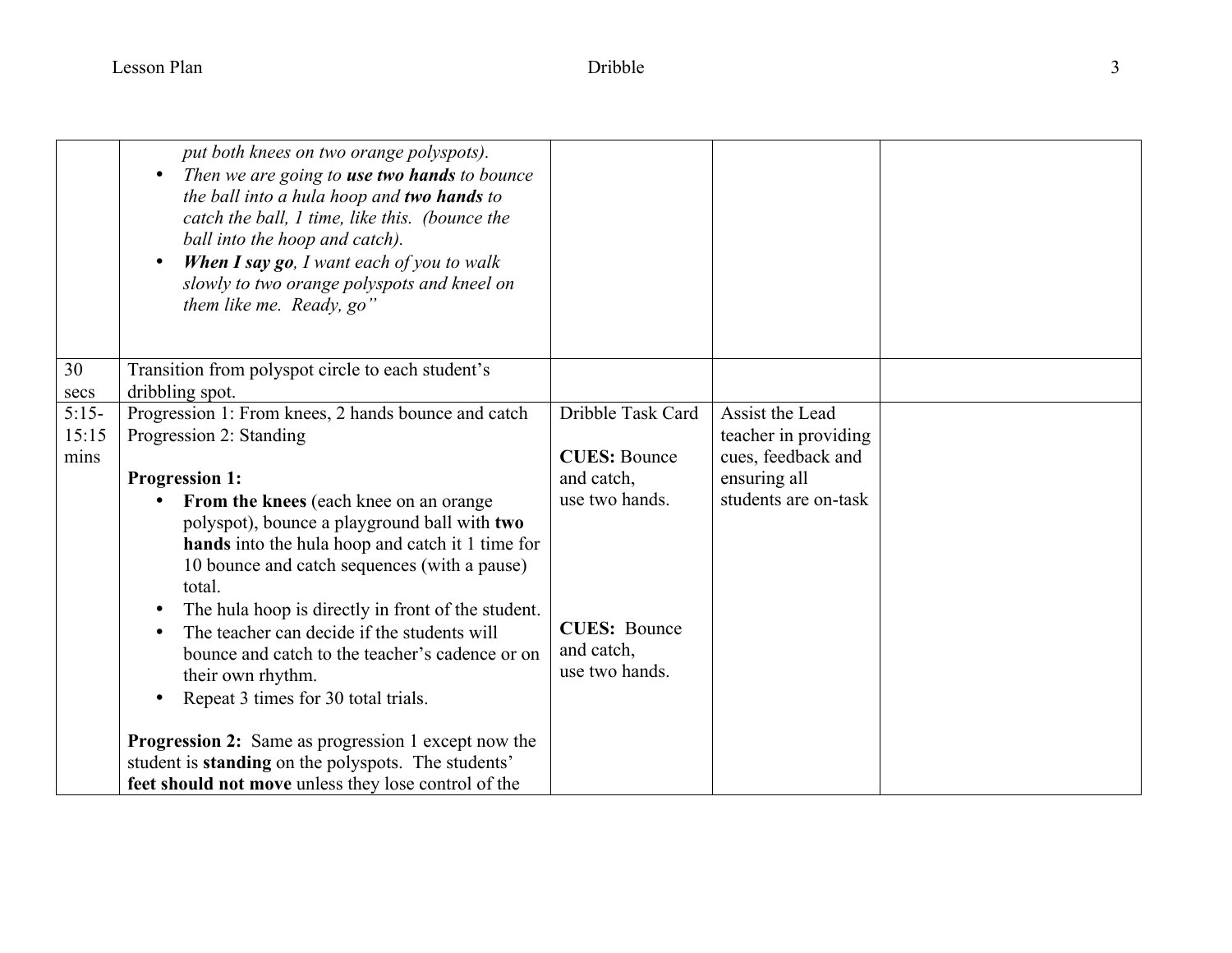|       | ball. Repeat 3 times for 30 total trials.                |                      |  |
|-------|----------------------------------------------------------|----------------------|--|
|       |                                                          |                      |  |
| 30    | Transition back to polyspot circle                       |                      |  |
| sec   |                                                          |                      |  |
| 15:30 | Locomotor Break: "Teacher says" Teacher says is          | Assist the Lead      |  |
|       | Simon says using the teacher's name. The goal of         | teacher in providing |  |
| 17:30 | teacher says is to get the students moving using various | cues, feedback and   |  |
| mins  | locomotor skiils. Make sure the students do not trip on  | ensuring all         |  |
|       | any of the dribble stations so keep Teacher says near    | students are on-task |  |
|       |                                                          |                      |  |
|       | the polyspot circle and the middle of the room. Set up   |                      |  |
|       | four cone boundaries to let the students know where      |                      |  |
|       | they must stay to be safe.                               |                      |  |
|       |                                                          |                      |  |
|       | Some sample teacher says:                                |                      |  |
|       | "teacher says run in place as fast as you can"           |                      |  |
|       | "teacher says hop on your favorite foot in place"        |                      |  |
|       | "teacher says hop on the other foot"                     |                      |  |
|       | "teacher says skip around the circle"                    |                      |  |
| 17:30 | Transition back to polyspot circle and re-demonstrate    |                      |  |
|       | dribbling from the knees. This time with one hand.       |                      |  |
| 18:45 |                                                          |                      |  |
| mins  | "We are going to practice our dribbling some more.       |                      |  |
|       | This time I want you to start on your knees and we are   |                      |  |
|       |                                                          |                      |  |
|       | going to bounce with one hand and catch with two.        |                      |  |
|       | Watch me"                                                |                      |  |
|       |                                                          |                      |  |
|       | (Dribble the ball with your favorite hand into the hula  |                      |  |
|       | hoop and then catch with two hands)                      |                      |  |
|       |                                                          |                      |  |
|       | "When I say go, I want you to walk to your orange        |                      |  |
|       | spots. Go! Now I want you to get back down on the        |                      |  |